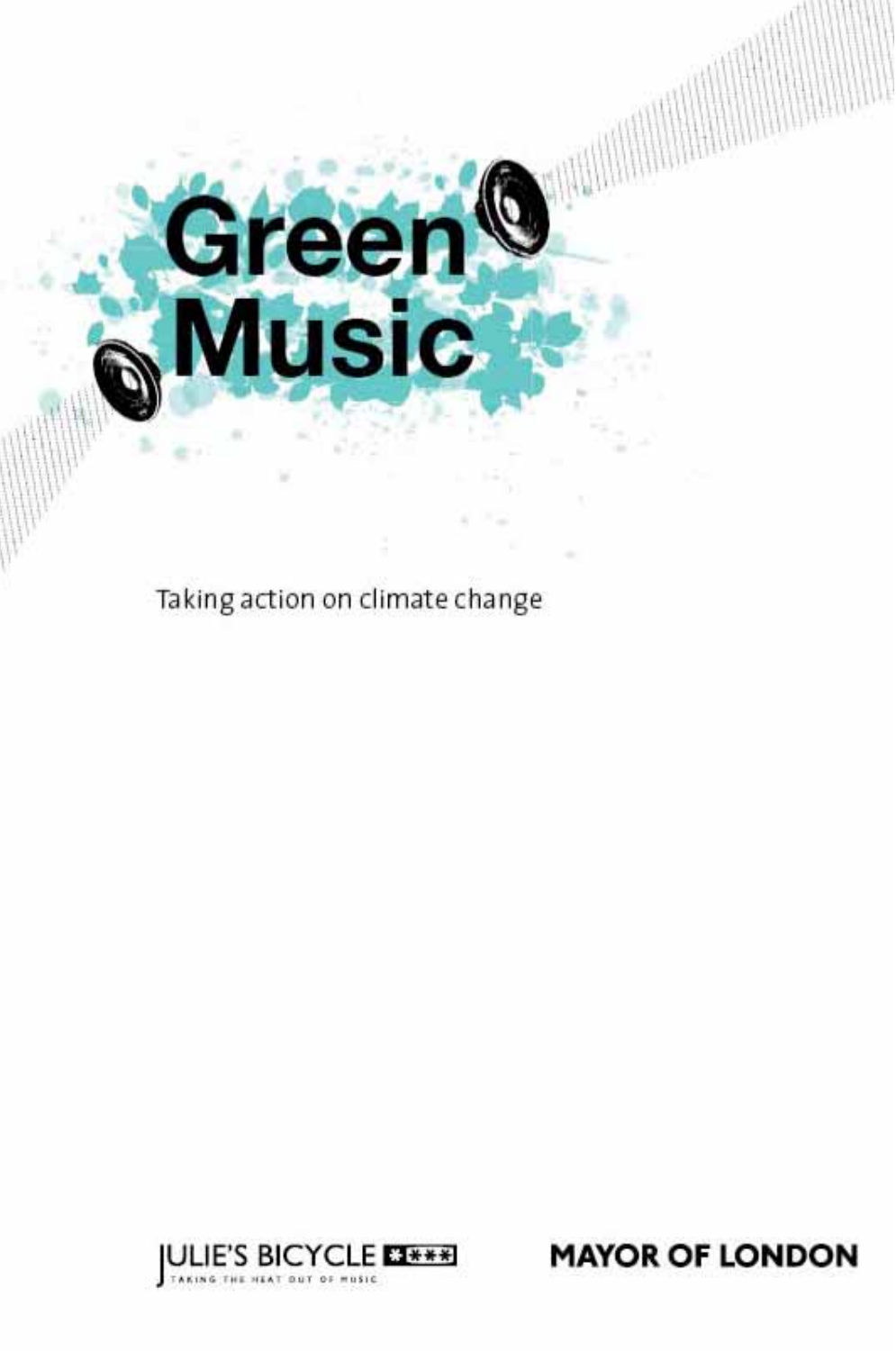# **1. Forewords Boris Johnson, Mayor of London**

Tackling climate change is one of the toughest challenges to our future development. But we can make a difference

Reducing our carbon emissions is the surest way to prevent climate change, and I am committed to a 60 per cent reduction of London's carbon emissions from 1990 levels by 2025.

This plan will help the music industry to reach that target and avoid some of the potentially disastrous consequences of carrying on 'business as usual'. It provides practical actions for all aspects of the music industry, from venues to festivals, studios to merchandising.

The London music industry is estimated to contribute around 465,000 tonnes of carbon dioxide equivalent gases each  $year - which is equivalent to$ the energy use of all of the homes in Islington.

The scale of the challenge is large, but impressive leadership

 $\mathcal{D}$ 

and innovative practices are already inspiring change. Leading performers such as KT Tunstall and Radiohead are setting an example by reducing the environmental impact of their tours, and using their influence to communicate with audiences

At a time when many organisations are struggling to make ends meet the environment might not be at the top of everyone's agenda. But as well as reducing emissions, several of the ideas in this plan  $$ switching to greener equipment, reducing energy consumption, reusing materials  $-$  will, in the medium term, save you a considerable amount of money.

The changes we make do not have to be expensive or difficult to manage to have a huge impact on our purses as well as the planet.

### **Boris lohnson**

Mayor of London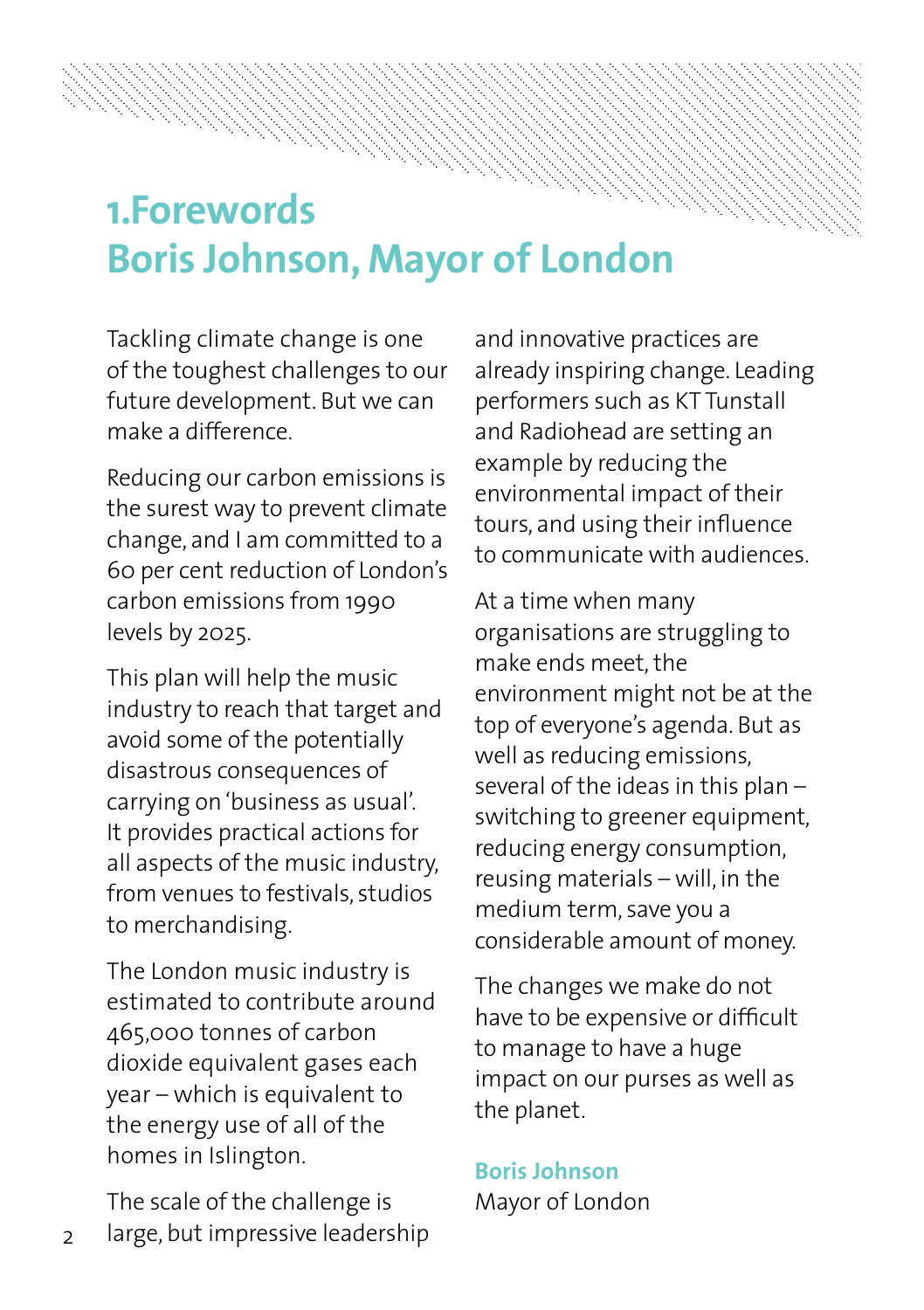# **Jazz Summers, Chairman Julie's Bicycle**

The problem with climate change is its scale: huge, complex, unwieldy, a problem that no single person, government or state can solve alone. Six billion people are busy contributing their pennyworth of CO $_{\textrm{\tiny{2}}}$ , and global emissions are growing.

The music industry is small and our emissions the merest sliver on the global pie chart of CO. contributors. So it's easy to think that what we do won't really make a difference. But it does. In fact the music industry can make a difference disproportionate to its size, and we intend to

In 2007 the then Mayor of London announced a 60 per cent London reduction target by 2025 and, despite a change in administration, that target remains. We, as an industry, are proud to sign up to it.

Green Music has been designed to take the size, complexity and

clumsiness out of the problem and find straightforward solutions, which, together, will make the difference. Most parts of the industry can get involved by reading this guide and using it at work.

If we all did this, we could reduce our CO, by almost 60 per cent in line with London's overall ambitions.

Problem solved.

**Jazz Summers** Chairman Julie's Bicycle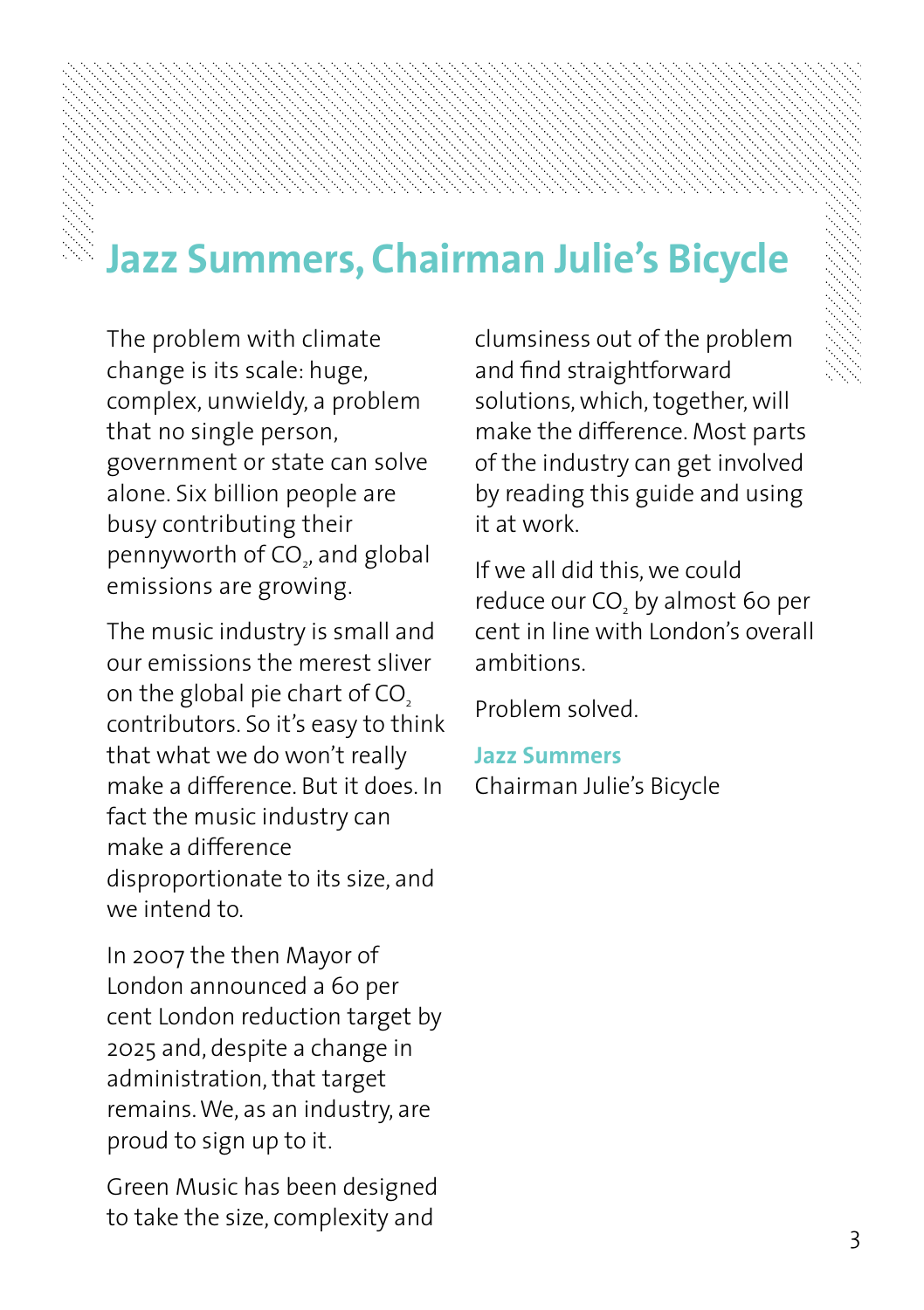## **#ONTEXT**

The UK music industry is world class and its artists and entrepreneurs include some of the best creative talents in the world. London occupies a unique place both in the UK and internationally. Home of most of the music industry's institutions, London has been the chosen destination of artists and businesses for decades. Music plays a unique role in people's lives and has an enviable capacity to take a lead. In tackling climate change, Julie's Bicycle supports the Greater London Authority's (GLA) ambitious and inspiring **Climate Change Action Plan, and is** working with the Mayor of London to help make London one of the best cities in the global effort to reduce greenhouse gas emissions and promote sustainability.

Julie's Bicycle was established to help the UK music industry reduce its greenhouse gas (GHG) emissions and develop a business with sustainability at  $its$  heart  $In$   $2008$  the Environmental Change Institute. Oxford University, on behalf of Julies Bicycle, produced **First Step: UK Music Industry Greenhouse Gas Emissions 2007.** a pivotal report that scoped the carbon impacts of the UK music industry and provided recommendations for reductions'. This research found that the music industry is creating at least 540,000 tonnes (t)  $CO<sub>2</sub>e$  a year and London contributes approximately 465,300 CO,e of that total.

<sup>1</sup> C Bottrill, M Bovcoff, G Lve, D Liverman, (2008) **First Step: UK Music Industry Greenhouse Gas Emissions 2007**. Environmental Change Institute, Oxford University, Oxford. www. juliesbicycle.com/publications; www.eci.ox.ac.uk/publications/2008.php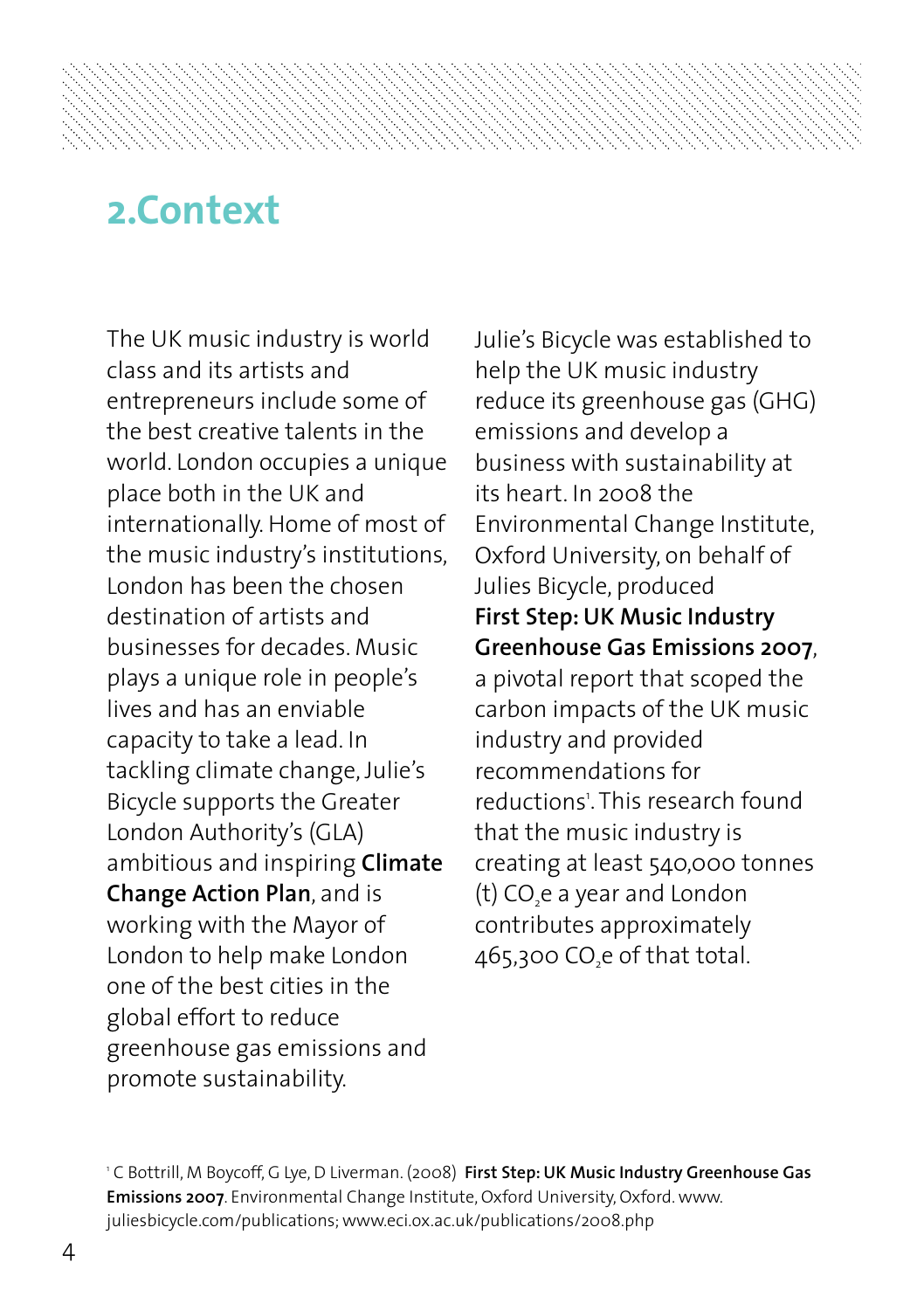### **Why act now?**

### **1. Play your part**

Scientific consensus across the globe concedes that we urgently need to stabilise greenhouse gas emissions and that industrialised countries such as the UK have the greatest responsibility to act While the London music industry is not a large contributor of emissions overall, it plays a substantial role in the cultural life of the city. The potential to influence public awareness and action means playing your part can have a significant impact.

### a a composta de compostera de composter

### **2. Save money**

Being more efficient with transport and energy  $-$  and even potentially generating your own energy - can save you money and strengthen a company in the face of volatile fuel prices and availability.

### **3. Stay ahead of regulation**

Future legislation, taxes and trading schemes will inevitably drive the cost of carbon up. Staying ahead of legislation can allow you to exploit financial incentives. such as trading, and build in prudencies.

**4. Gain competitive advantage** Companies that demonstrate climate responsibility can gain a competitive advantage with environmentally concerned clients, consumers and staff.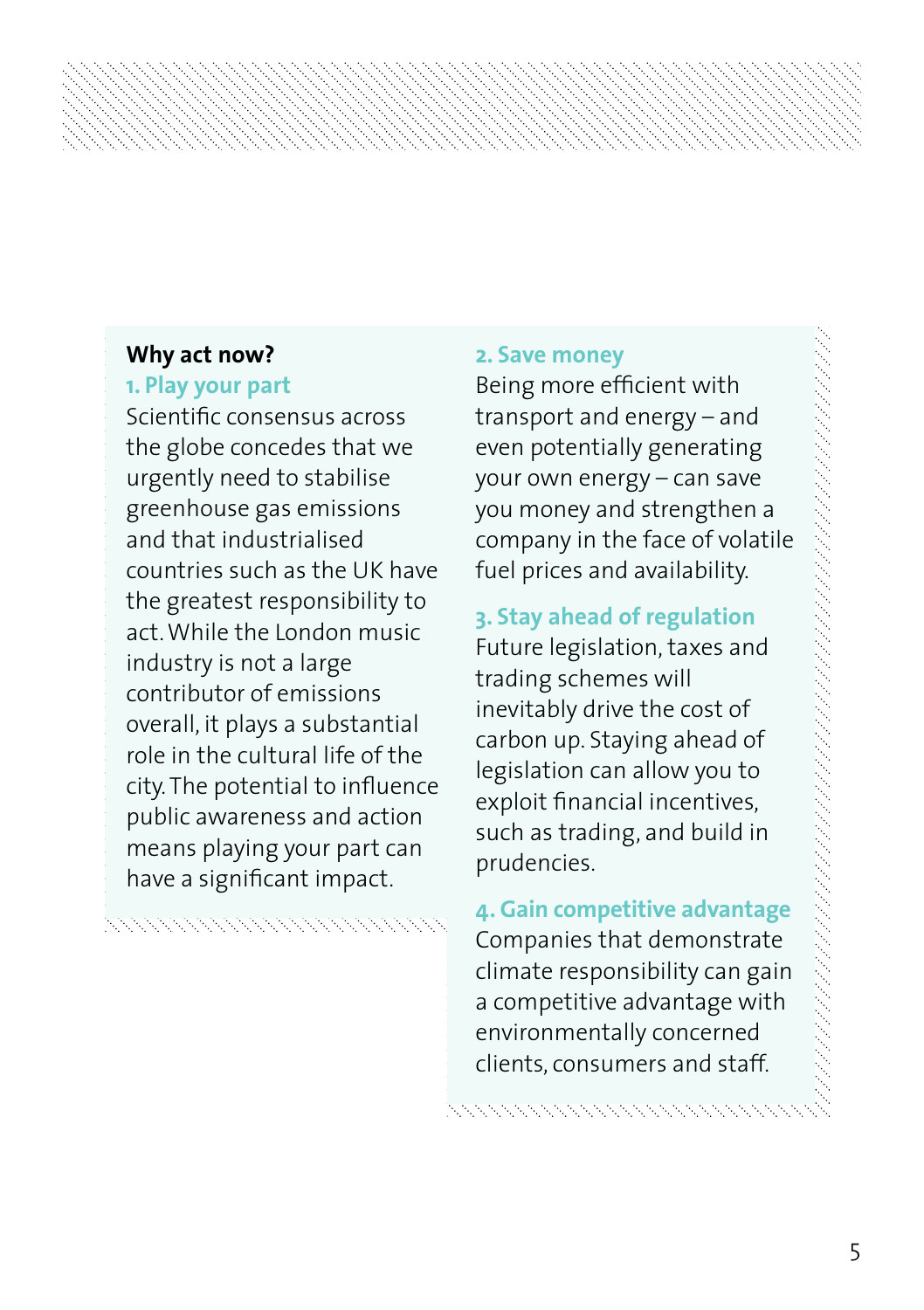

### **Figure 1: London music industry's greenhouse gas emissions**<sup>2</sup>



 $^{\rm{2}}$ This report focuses on the major greenhouse gases (carbon dioxide (CO $_{\rm{2}}$ ), methane (CH $_{\rm{4}}$ ) and nitrous oxides (N.O). Measurements of methane and nitrous oxides are converted to their equivalent global warming potential compared to carbon dioxide. For the science, methodology and assumptions behind these figures and the reductions described in figure 2, table 1 and table 2 PLEASE SEE THE 3CIENCE SECTION OF THE **&URTHER )NFORMATION** DOCUMENT THAT ACCOMPANIES THE **'REEN** Music Guide - available for download at www.juliesbicycle.com/green-music-guide or www.london.gov.uk/mayor/publications/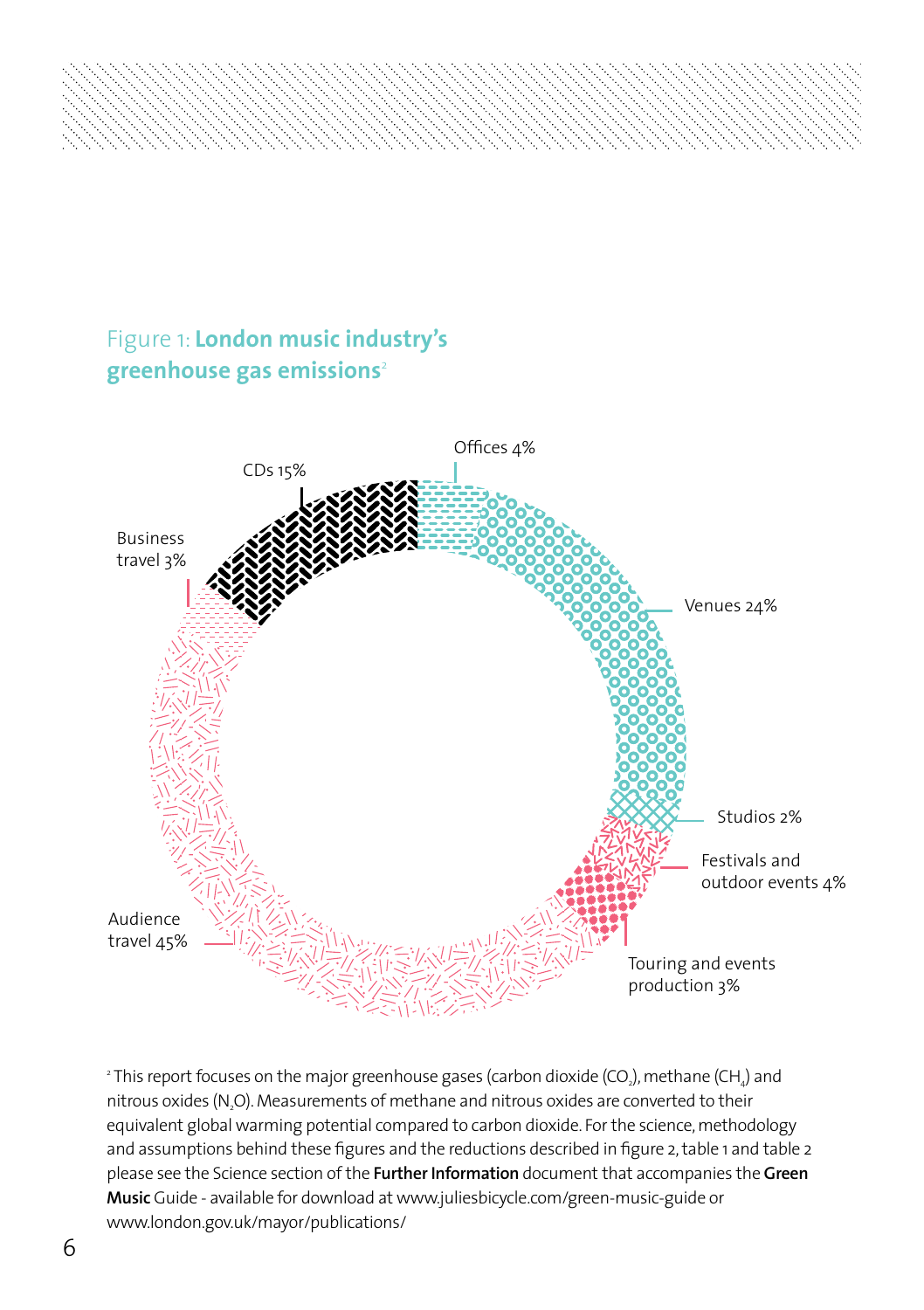### **The main things you can do:**

- carry out annual greenhouse gas audits of your business activities so you have a picture of where you are and the reductions you need to achieve each year
- measure, manage and reduce building energy use
- get your supply chain involved in reducing emissions
- switch to a low-carbon emissions electricity supplier.

This guide provides information about what you can do  $-$  and how to meet the GLA **Climate Change Action Plan** target of 60 per cent reductions by 2025<sup>3</sup>.

 $^{\text{3}}$  In line with the **Green Theatre Action Plan**, Julie's Bicycle is using current emissions figures as the baseline for reductions to 2025, as sufficiently robust data from the music industry in 1990 was not available.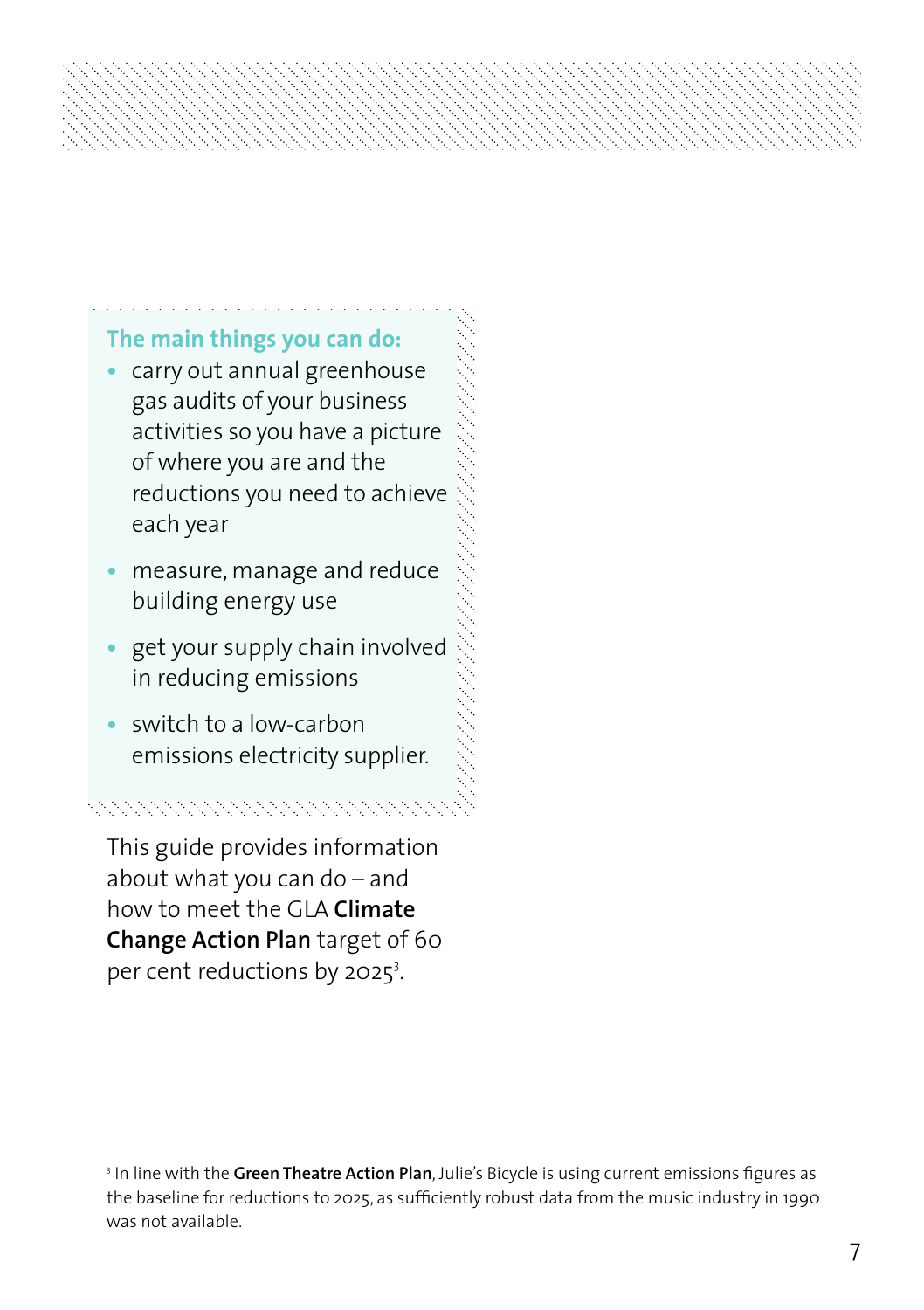Figure 2: Waterfall chart of **current London footprint Showing percentage reductions** leading to 2025 reduction of 60 **per cent from 2008 baseline**<sup>4</sup>



 $^4$ The 'Do nothing' scenario assumes music industry emissions increase in line with growth projections for London's commercial and public sector in the Mayor's Climate Change Action Plan.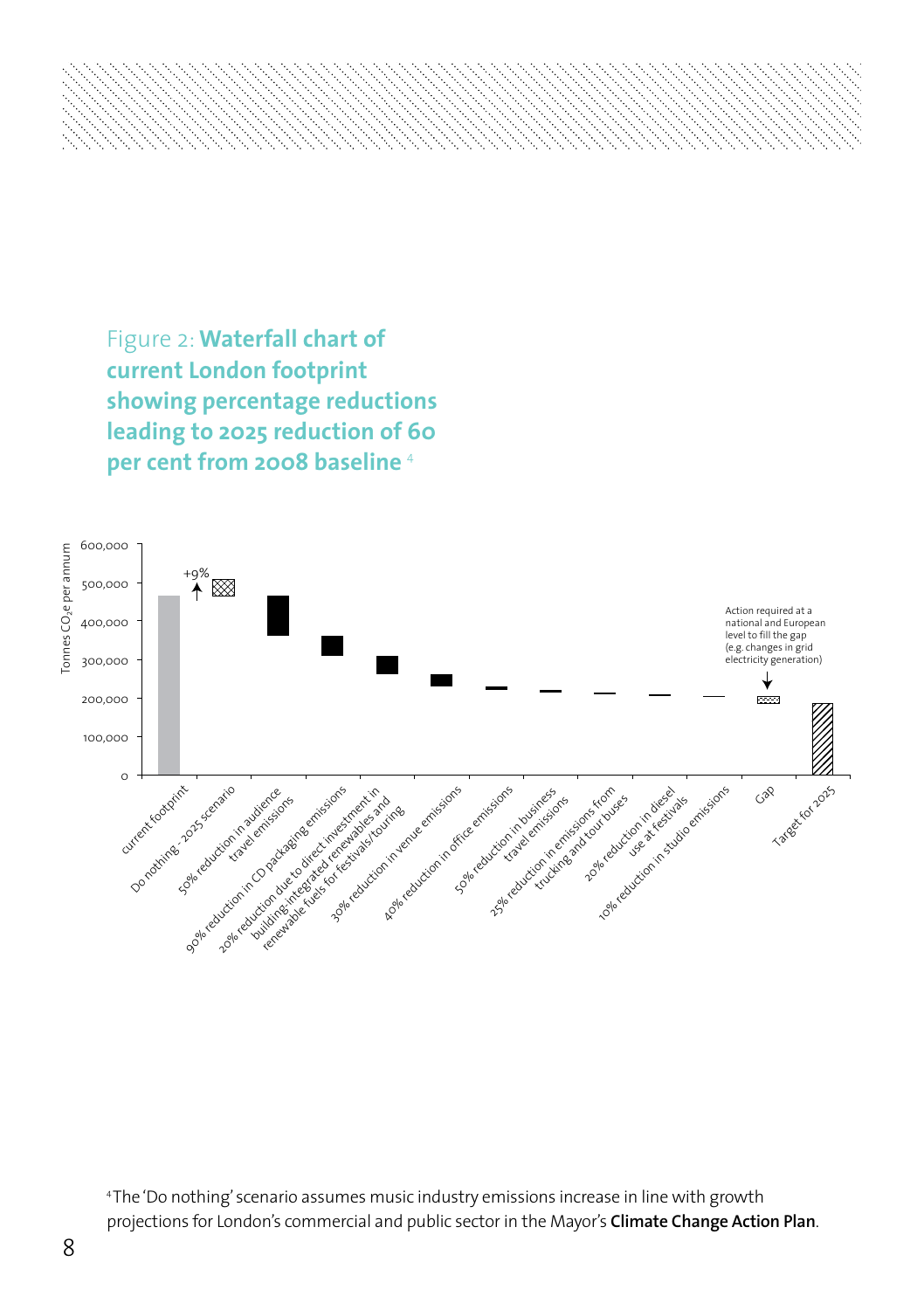### **What have we left out and why?**

Although merchandise is not included in the emissions figures for the UK or London, advice is included in this guide as the sector contributes a significant amount. Also ticket production has not been researched to date 'Paper-free' is a real option for an increasing number of tickets but, due to commercial confidentiality, we do not have actions or information that we can share at this stage.

The emissions produced by music distribution centres. CD transportation logistics and the digital download master were excluded as they are supply

chain emissions and not under the direct control of the music industry. Retailing is excluded as it is included in London's retail sector. However, we have included some basic advice on these areas.

The manufacture, marketing, distribution and retail of music listening devices and music instruments and equipment are not covered by the First Step report and are excluded from this report. General advice is available from relevant industry bodies and the Carbon Trust (www.carbontrust.co.uk).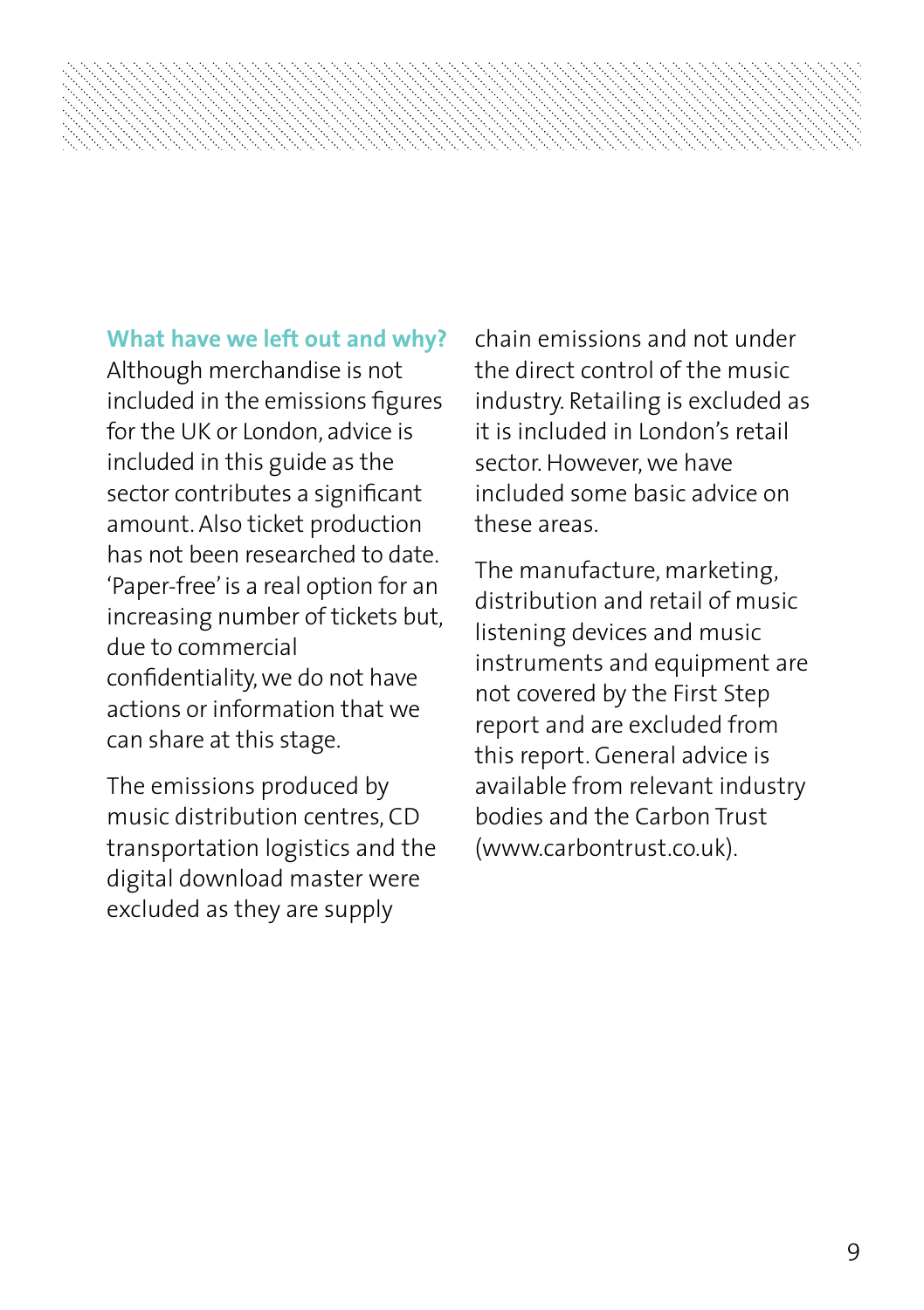### Table 1: **Comparative emission REDUCTIONS AND THEIR SOURCES** by sector.

| Sector                              | 2008<br>emissions<br>tonnes<br>$CO3$ e | 2025<br>emissions<br>tonnes<br>CO <sub>s</sub> e | <b>Description of reductions</b>                                                                                                                                                |
|-------------------------------------|----------------------------------------|--------------------------------------------------|---------------------------------------------------------------------------------------------------------------------------------------------------------------------------------|
| Offices                             | 19800                                  | 11880                                            | 20% reduction through<br>efficiencies such as behaviour change and<br>retro-fitting, a further 20% through capital<br>investment                                                |
| Venues                              | 112500                                 | 78750                                            | 10% reduction through efficiencies such as<br>behaviour change and retro-fitting, a further<br>20% through capital investments                                                  |
| Studios                             | 9000                                   | 8100                                             | 10% reduction through efficiencies such as<br>behaviour change and retro-fitting                                                                                                |
| Festivals and<br>outdoor events     | 18000                                  | 14400                                            | 20% reduction through fuel efficiency - ensuring<br>they operate at maximum load and updating<br>generator stock                                                                |
| Touring and<br>events<br>production | 16200                                  | 12150                                            | 25% reduction through more efficient driving<br>behaviour, more efficient vehicles and improved<br>logistics                                                                    |
| Audience travel                     | 207900                                 | 103950                                           | 50% reduction through changed locations,<br>increased car occupancy and more public<br>transport                                                                                |
| <b>Business travel</b>              | 14400                                  | 7200                                             | 50% reduction through better driver behaviour,<br>better journey planning, video conferencing,<br>fewer journeys and switching to more public<br>transport, cycling and walking |
| CDs                                 | 67500                                  | 14647                                            | 90% reduction of packaging through 100%<br>switch to card or equivalent low-impact<br>packaging alternative                                                                     |
| Sub-total                           | 465300                                 | 251077                                           | 46% reduction of 2008 total emissions                                                                                                                                           |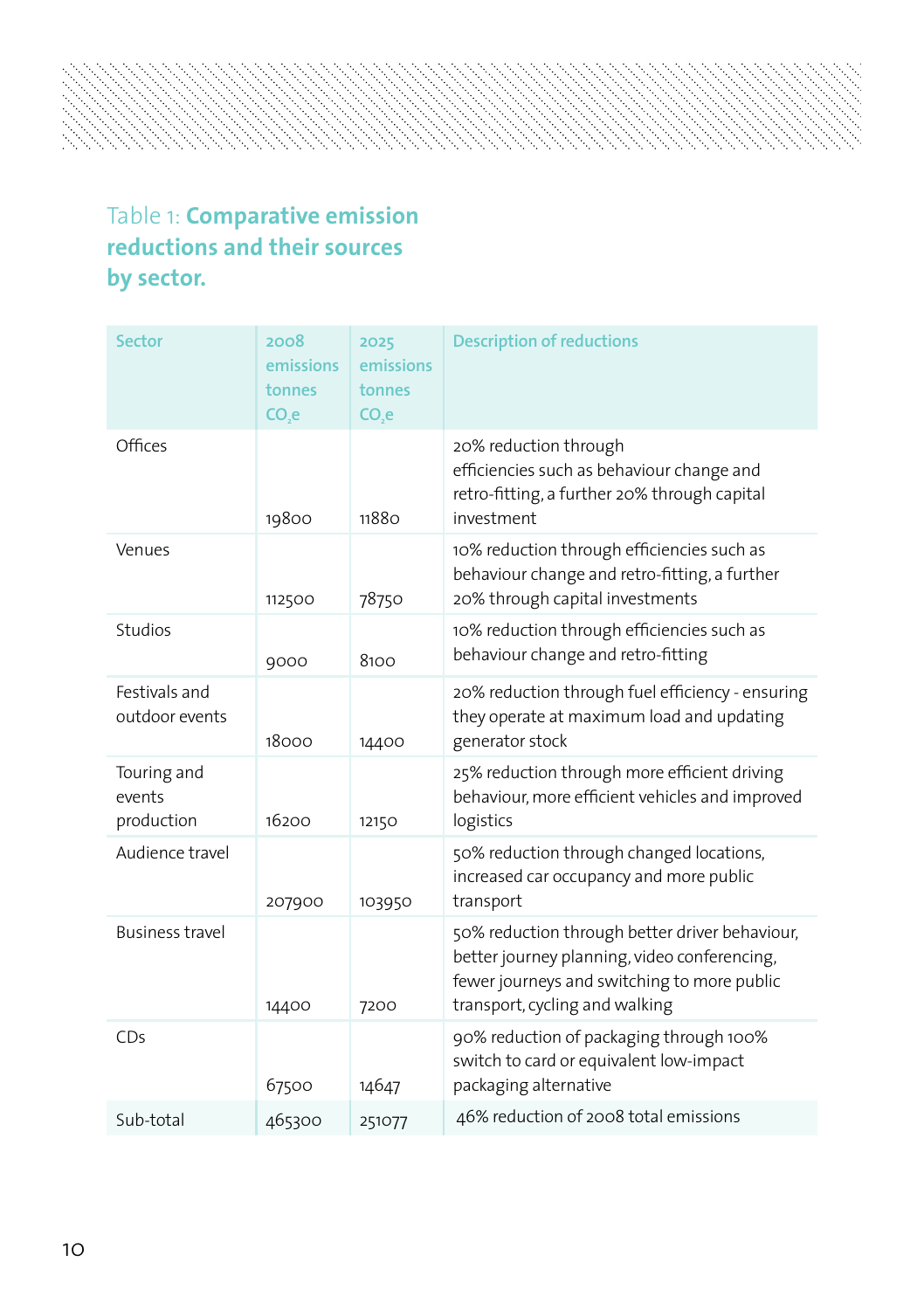### Table 2: **Further emissions REDUCTIONS AND THEIR SOURCES** across the industry.

| <b>Further</b><br>reductions                    | 2008<br>emissions<br>tonnes<br>CO <sub>3</sub> e | 2025<br>emissions<br>tonnes<br>CO <sub>3</sub> e | <b>Description of reductions</b>                                                                                                                                  |
|-------------------------------------------------|--------------------------------------------------|--------------------------------------------------|-------------------------------------------------------------------------------------------------------------------------------------------------------------------|
| Due to direct<br>investment in<br>renewables    |                                                  | 204781                                           | 20% of office, venue and studio electricity from<br>building-integrated renewables. All festival<br>power and trucking requirements met from<br>renewable sources |
| Sub-total                                       |                                                  |                                                  | 10% reduction of 2008 total emissions                                                                                                                             |
| Due to decarbon-<br>isation of<br>National Grid |                                                  | 185035                                           | 25% of UK electricity from renewable sources<br>by 2025                                                                                                           |
| Sub-total                                       |                                                  |                                                  | 4% reduction of 2008 total emissions                                                                                                                              |
| Total                                           |                                                  |                                                  | 60% reduction of 2008 total<br>emissions achieved                                                                                                                 |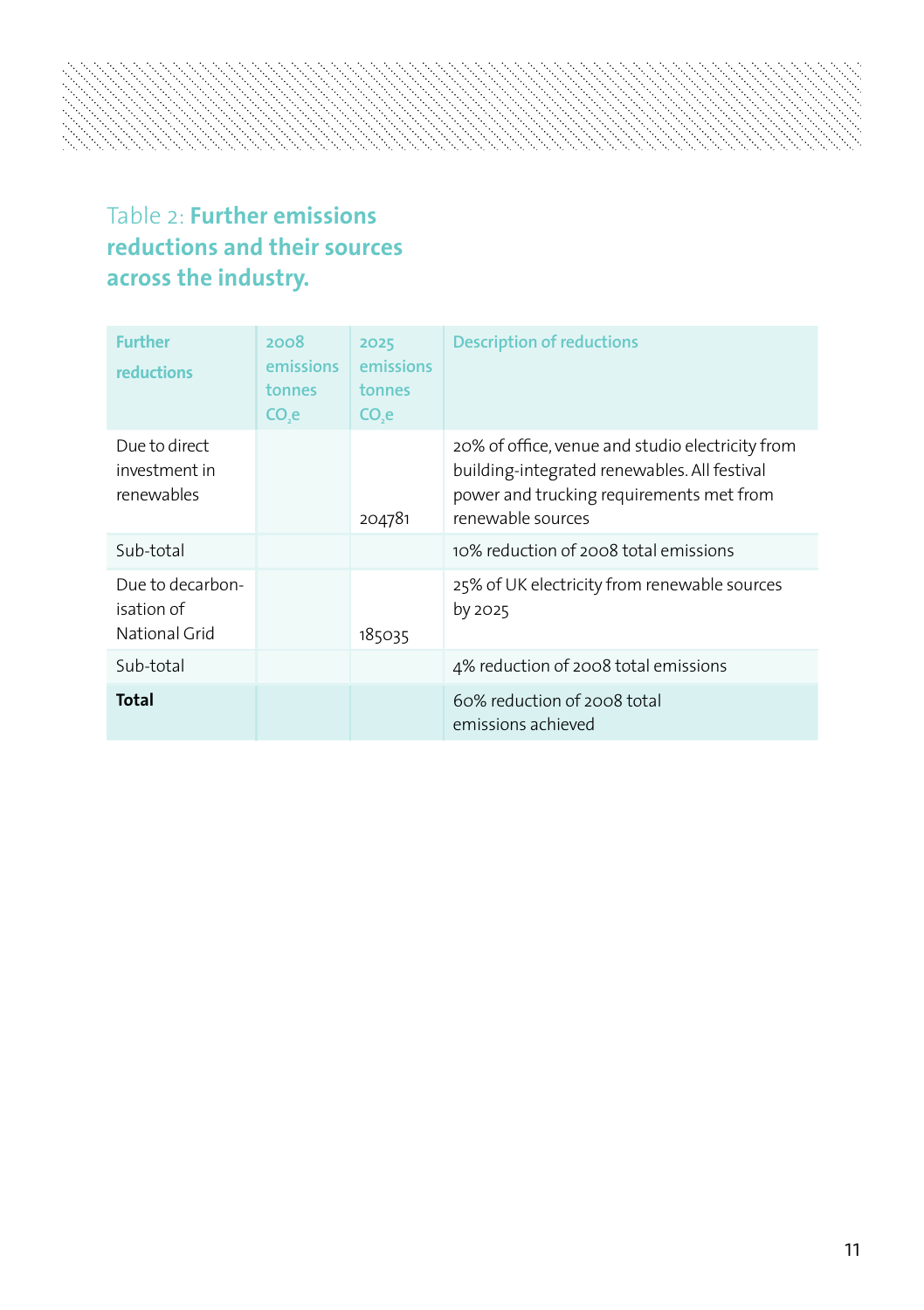# **3. How to use this guide**

This plan is divided into four sections: Buildings. Performances, Travel and Products. We suggest you check all relevant sections

This guide should be seen as the starting point for any number of low-carbon initiatives in the music industry, and as such it will be a dynamic document. Please visit www.juliesbicycle. com/green-music-guide or www.london.gov.uk/mayor/ publications/ for further information including resources, sample letter to suppliers, sample green rider, case studies, advice on green electricity tariffs, lower-impact vehicles, small-scale renewables offsets and the science behind this guide.

### **Buildings**

Venue owners and managers. and their clients: artists, managers, tour managers, promoters, agents and labels, studio owners and managers, as well as their clients: artists. managers, engineers, producers, labels and publishers.

### **Performances**

Festival and event promoters and producers, artists, managers, tour managers, agents, labels, as well as venue and festival owners and managers.

### **Travel**

Everyone!

### **Products**

Record labels, replicators, manufacturers, artists, merchandisers, promoters, managers, artists, publishers.